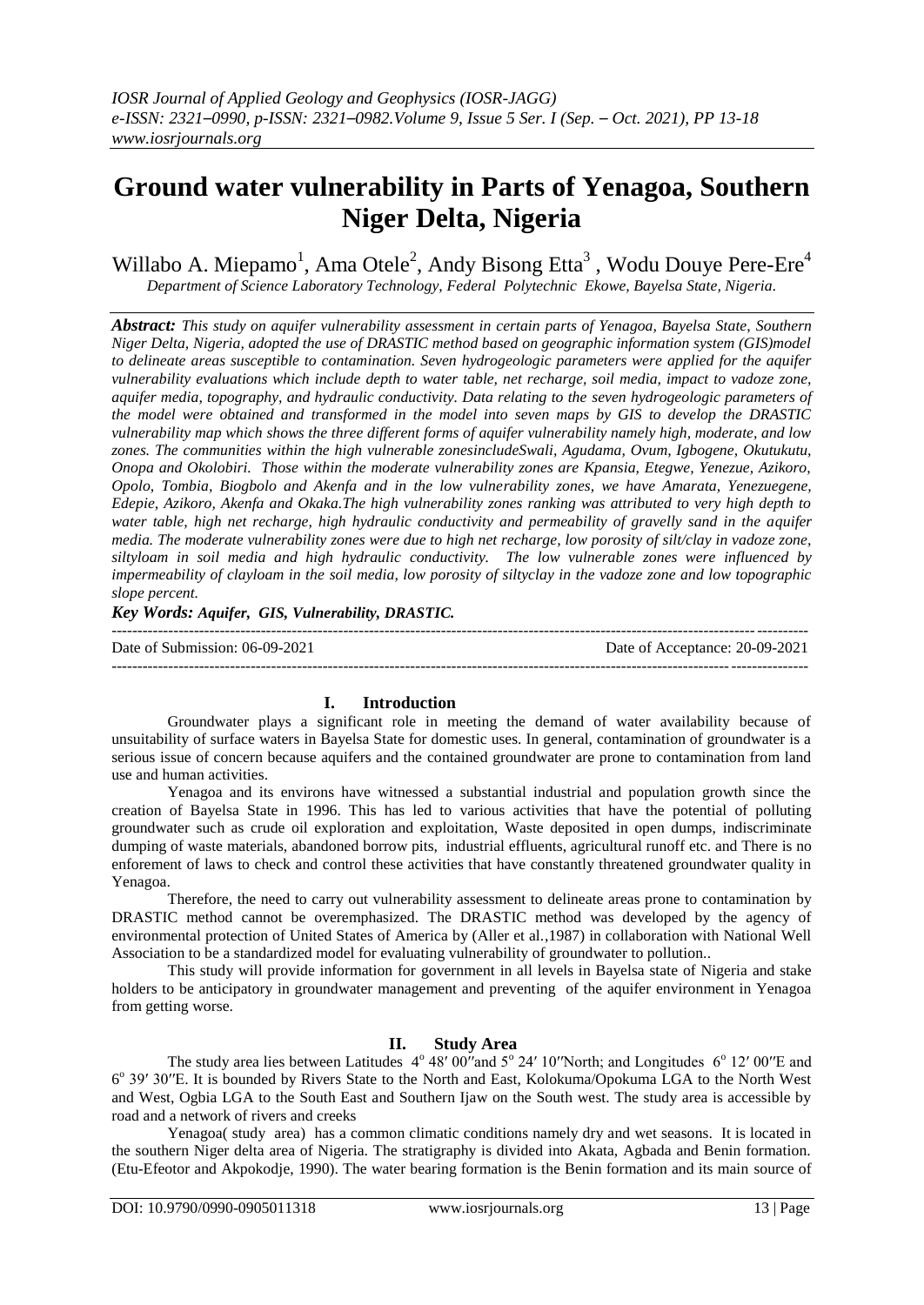groundwater recharge is rainfall (Amajor and Ofoegbu, 1988). It consist of alternating sandand silt which increase towards seaward. (etu –effeotor 1981)



#### **II1DRASTIC METHOD**

DRASTIC model is a groundwater vulnerability assessment model developed by a group of experts( aller et at..1987) for the United States Environmental Protection Agency in partnership with theNational Well Association.This model is a forward looking approach or tool established to explain the groundwater preservation and protection in respect to contamination in view of evaluating areas that are more vulnerable to contamination in difference to low vulnerable areas.The DRASTIC method is an index and overlay method which is based on assembling information about the most common factors (soil type, geologic formation type, recharge etc) that affect aquifer vulnerability.(Evans and Myers, 1990)

The method was derived from weight, ratings, with respect to the seven parameter as shown in table 1. DRASTIC is an acronym for the most important factors that control the groundwater pollution potential where **D** – Depth to Water

- **R** (Net) Recharge
- **A**  Aquifer Media
- **S** Soil Media
- 
- **T** Topography (Slope)
- **I** Impact of Vadose Zone
- **C** Conductivity (Hydraulic) of the Aquifer

**Drastic vulnerability Index** : The DRASTIC vulnerability index was solved by equation below

 $DI = D_R D_W + R_R R_W + A_R A_W + S_R S_W + T_R T_W + I_R I_W + C_R C_W =$  Pollution potential

```
Where r – rating
```
**w - weight**

**Mapping of Aquifer Vulnerability:** The DRASTIC vulnerability Index scores was first sorted out in a descending form and categorized into scale and range using quantile classification method to obtain three different range group of low, moderate and high aquifer vulnerability.(Rahman, 2008;Lee, 2003; Al-Adamat et al., 2003; Baalousha, 2003)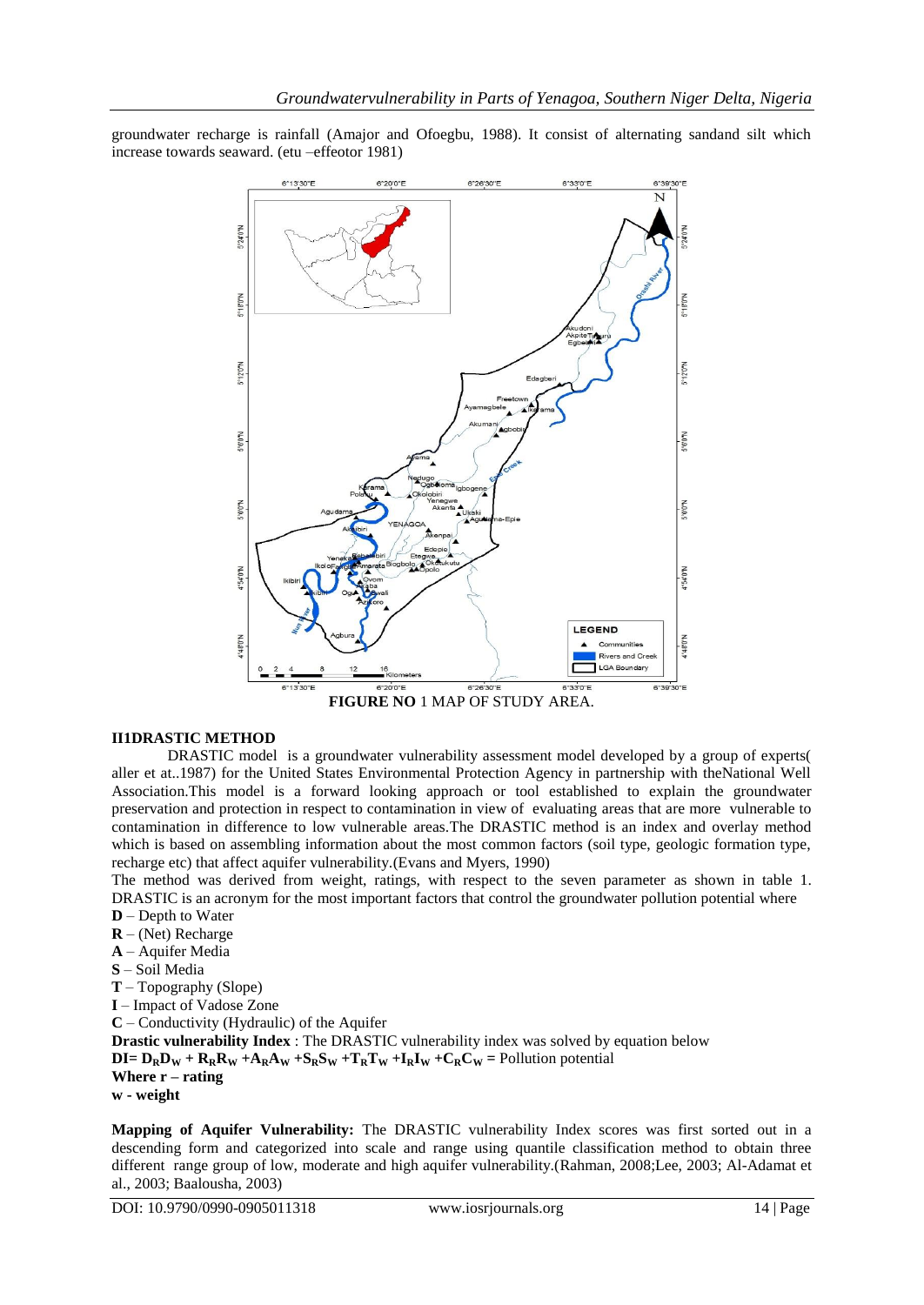Different Colours were assigned to each class range of aquifer vulnerability and the DRASTIC index vulnerability scores sorted out in class range and scale was put into ARC-GIS software to develop the Aquifer Vulnerability Map for all the study areas.

| Table 1: DRASTIC Model parameters and their weigh |                |  |
|---------------------------------------------------|----------------|--|
| <b>Components</b>                                 | Weight         |  |
| Depth to water                                    | 5              |  |
| Net recharge                                      | 4              |  |
| <b>Aquifer media</b>                              | 3              |  |
| Soil media                                        | $\mathfrak{D}$ |  |
| Topography                                        |                |  |
| vadoze zone media                                 | 5              |  |
| <b>Hydraulic conductivity</b>                     | 3              |  |

### **Table 1: DRASTIC Model parameters and their weight**

#### **III. Results And Discussion**

**Depth to Water Table:** This is the distance from the surface to the water table. Hence, the shallower the depth,the higher

the vulnerability of the groundwater is to contamination. Hence, the shallower the depth, the higher the vulnerability of the groundwater is to contaminationThe source data for depth to water table was obtained from newly Drilled borehole and borehole log information. Depths to water table range and rating are shown in table 2.

**Table 2: Ratings of water table depth** 

| Table 2. Kattligs of water table depth |                       |  |
|----------------------------------------|-----------------------|--|
| Water Table Depth (m)                  | <b>DRASTIC Rating</b> |  |
| $0.00 - 1.23$                          | 10                    |  |
| $1.23 - 4.58$                          | 9                     |  |
| $4.58 - 9.15$                          | 7                     |  |
| $9.15 - 15.25$                         | 5                     |  |
| $15.25 - 22.88$                        | 3                     |  |
| 22.88<br>$-30.50$                      | 2                     |  |
| >30.50                                 |                       |  |

#### **Net Recharge:**

This involves the total amount of infiltration or rainfall each year that enters the ground and reaches the water table. The higher the net recharge the greater chance for contamination the net recharge.The data for net recharge was obtained from Nigeria Metrological Agency, Omagua, Port Harcourt. This net recharge data range and rating was Obtained using table 3

| Table 3: Ratings of Net recharge |                       |  |
|----------------------------------|-----------------------|--|
| Recharge (mm/year)               | <b>DRASTIC Rating</b> |  |
| $0.00 - 50.8$                    |                       |  |
| $50.8 - 101.6$                   | 3                     |  |
| $101.6 - 177.8$                  | 6                     |  |
| $177.8 - 254.0$                  | 8                     |  |
| >254.0                           | Q                     |  |

## **Soil Media:**

This is the uppermost portion of the earth characterized by significant biological activity. It represent the upper weathered zone of the earth which averages 3ft (1m) or less. The type of clay present and the grain size of the soil nature o affects the contaminant ease and quantity that can enter into the ground .The soil media data for the study area was obtained by particle size distribution test(sieve analyses and hydrometer test) and geologic reports. and the actual range and the soil mediarating is given in Table 4.

| Table 4: soil type rating |                       |  |
|---------------------------|-----------------------|--|
| <b>Soil Material</b>      | <b>DRASTIC Rating</b> |  |
| Thin or absent            | 10                    |  |
| Gravel                    | 10                    |  |
| <b>Sand</b>               |                       |  |
|                           |                       |  |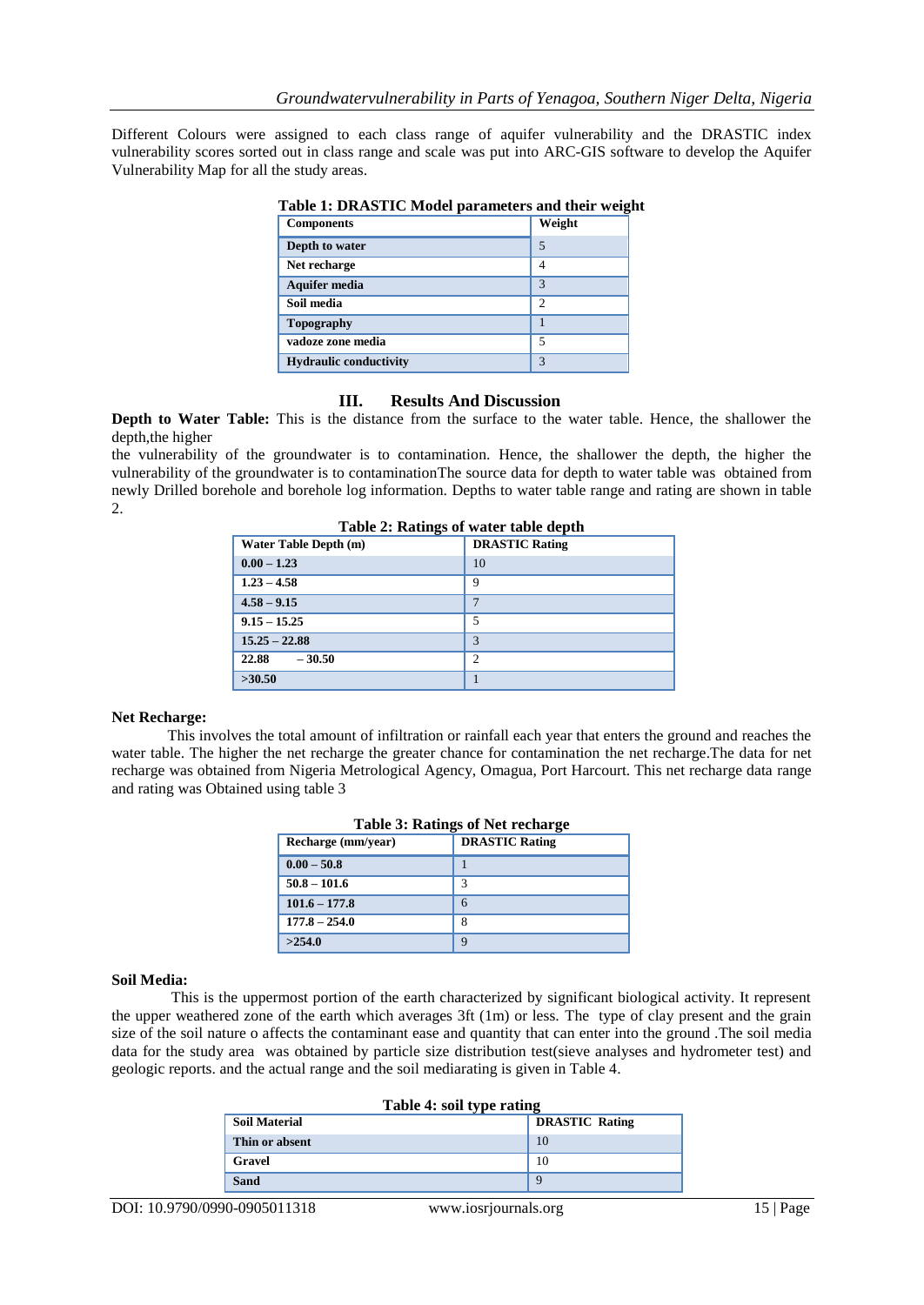| Peat                                  | 8 |
|---------------------------------------|---|
| Shrinking and or aggregated clay      | ⇁ |
| <b>Sandy loam</b>                     | 6 |
| Loam                                  |   |
| Silt loam                             | 4 |
| Clay loam                             | 3 |
| <b>Muck</b>                           | 2 |
| Non-shrinking and non-aggregated clay | 3 |

#### **Aquifer Media**:

aquifer media **media** refers to the consolidated or unconsolidated medium that stores and transmits water and. the way and flow pattern pollutant is dependent on the aquifer flow system and it wheels the contaminant processes of attenuation if the grain size is large, permeability will be high and the vulnerability will be high. the aquifer media source data was obtained from borehole data on the newly drilled well/boreholes in the study area and hydrologic reports. The range and rating are given in table 5 .

| rable 5. Kathles of the aquiter media        |                       |  |
|----------------------------------------------|-----------------------|--|
| <b>Aquifer Material</b>                      | <b>DRASTIC Rating</b> |  |
| <b>Massive shale</b>                         | $\overline{2}$        |  |
| Metamorphic/igneous                          | 3                     |  |
| Weathered metamorphic/igneous                | $\overline{4}$        |  |
| <b>Glacial till</b>                          | 5                     |  |
| Bedded sandstone, limestone, shale sequences | 6                     |  |
| <b>Massive sandstone</b>                     | 6                     |  |
| <b>Massive limestone</b>                     | 6                     |  |
| Sand and gravel                              | 8                     |  |
| <b>Basalt</b>                                | $\mathbf Q$           |  |
| <b>Karst limestone</b>                       | 10                    |  |

#### **Table 5: Ratings of the aquifer media**

#### **Topography:**

It is defined as the slope variability of the surface of the land. The topography also known as slope controls the possibility that a pollutant will run off or remain on the surface in one area long enough to infiltrate.The topography data was derived from digital elevation modeland The ASTER Global Digital Elevation Model V002 (ASTER GDEM2) data of Nigeria were collected from the Land Processes Distributed Active Archive Center (LP DAAC) .The topography range and rating are given in table 6.

| Slope $(\% )$ | <b>DRASTIC Rating</b> |
|---------------|-----------------------|
| $0 - 2$       | 10                    |
| $2 - 6$       | q                     |
| $2 - 12$      |                       |
| $12 - 18$     | 3                     |
| $>18$         |                       |

|  |  | Table 6: Ratings of topography (slope percent) |
|--|--|------------------------------------------------|
|  |  |                                                |

#### **Impact to Vadoze Zone**:

This involves the zone that is unsaturated above the water table. it is characterised by attenuation processes and activities that controls the time the contaminnat will reach the water table and aquifer. this attenuation characteristic is a function of the depth to water table and soil media. the source data was obtained from the geological map and new drilled bore hole data of the study area. The different subzone of the vadoze zone media are given below in table 7

| Table 7: vadoze zone media rating |                       |  |
|-----------------------------------|-----------------------|--|
| <b>Unsaturated Zone Material</b>  | <b>DRASTIC Rating</b> |  |
| Silt/clay                         |                       |  |
| <b>Shale</b>                      |                       |  |
| Limestone                         | 6                     |  |
|                                   |                       |  |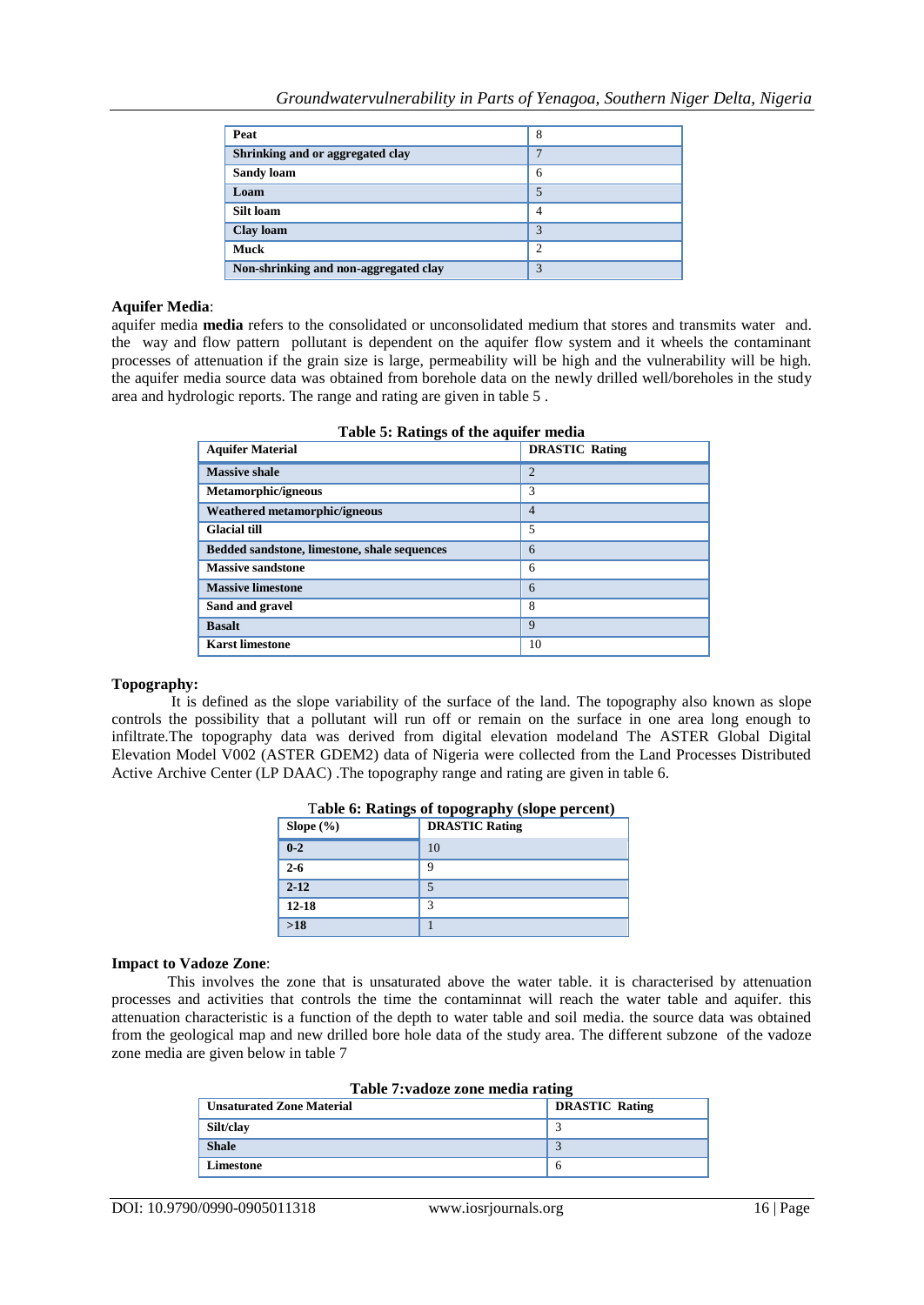| <b>Sandstone</b>                               | 6              |
|------------------------------------------------|----------------|
| <b>Bedded limestone, sandstone shale</b>       | 6              |
| Sand and gravel with significant silt and clay | 6              |
| Metamorphic/igneous                            | $\overline{4}$ |
| Sand and gravel                                | 8              |
| <b>Basalt</b>                                  | 9              |
| <b>Karst limestone</b>                         | 10             |

#### **Hydraulic Conductivity:**

This is defined as the ability of an aquifer to transmit water. It governs the rate at which groundwater will flow under a given hydraulic gradient and controls the movement of contaminant to and away from the aquifer. It relates to bedding planes, fractures, intergranular porosity etc. The higher the hydraulic conductivity, The higher the vulnerability of the aquifer.the data for hydraulic conductivity was obtained from pumping test and the values for rating are shown below

| <b>Hydraulic Conductivity (m)</b> | <b>DRASTIC Rating</b> |
|-----------------------------------|-----------------------|
| $0.50*10^{-6} - 0.50*10^{-4}$     |                       |
| $0.50*10-4 - 0.15*10-3$           | っ                     |
| $0.15*10^{3} - 0.36*10^{3}$       | 4                     |
| $0.36*10-3 - 0.51*10-3$           | 6                     |
| $0.51*103 - 0.10*10-2$            | 8                     |
| $>0.10*10^{-2}$                   | 10                    |

**Table 8: Ratings of hydraulic conductivity** 

#### **Aquifer Vulnerability Map:**

The aquifer vulnerability map in the study area identifies three different range zone of high, moderate and low aquifer vulnerability represented by three different shaded colours. The shaded red colour zone are the areas that have highly vulnerable aquifers and a DRASTIC index of 119-124. The shaded purple colour range zone are the areas that have moderate vulnerable aquifer and a DRASTIC index of 116. The shaded green colour range zone are areas of low vulnerable aquifers and a DRASTIC index of 114. The map of aquifer vulnerability is shown below in figure 2.



**Figure no 2**Map of Aquifer Vulnerability of Study Area